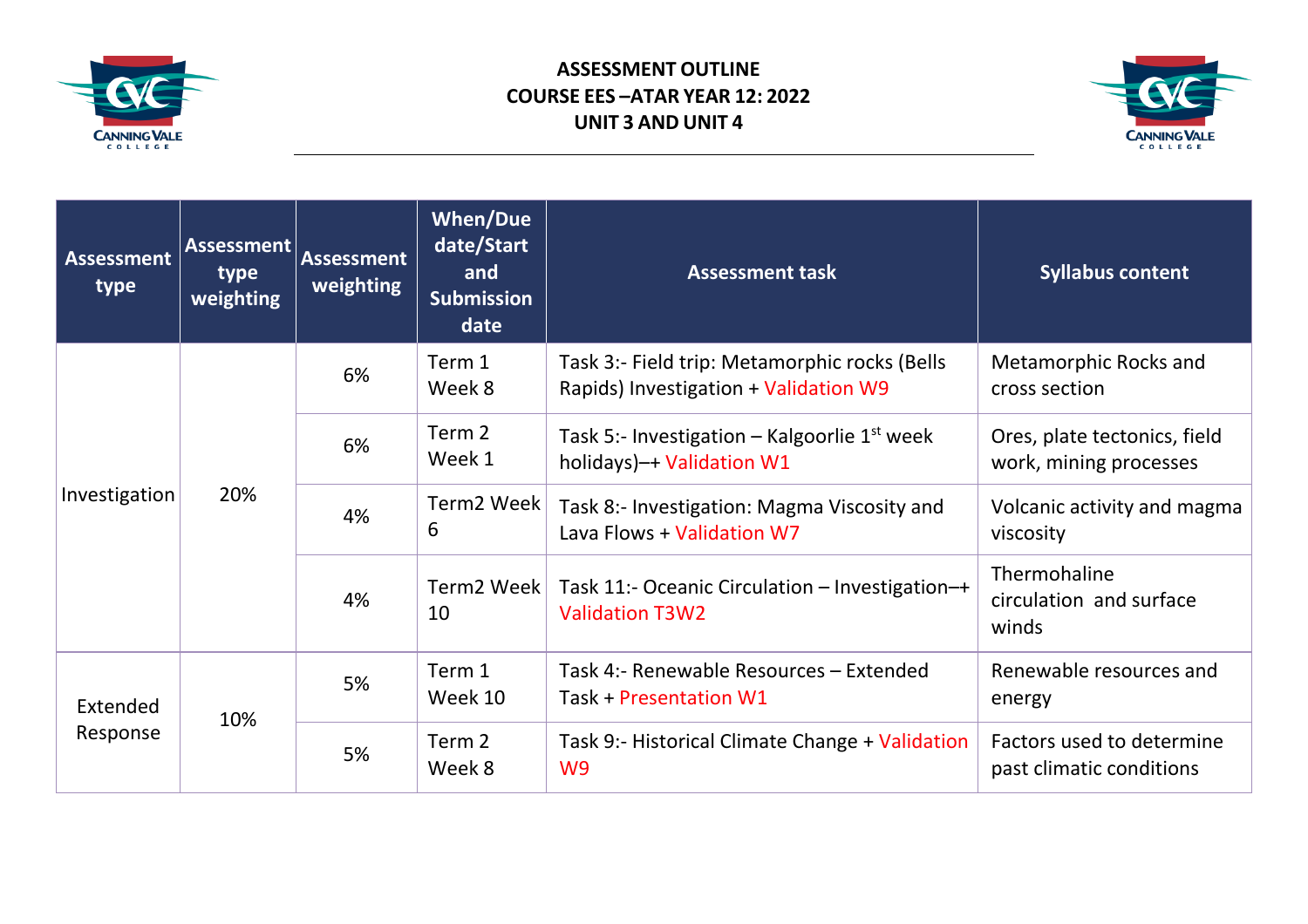

## **ASSESSMENT OUTLINE COURSE EES –ATAR YEAR 12: 2022 UNIT 3 AND UNIT 4**



| <b>Assessment</b><br>type | Assessment<br>type<br>weighting | <b>Assessment</b><br>weighting | <b>When/Due</b><br>date/Start<br>and<br><b>Submission</b><br>date | <b>Assessment task</b>                                                      | <b>Syllabus content</b>                                             |
|---------------------------|---------------------------------|--------------------------------|-------------------------------------------------------------------|-----------------------------------------------------------------------------|---------------------------------------------------------------------|
| <b>Test</b>               | 20%                             | 5%                             | Term 1<br>Week 4                                                  | Task 1:- Rocks, mineral and ores identification,<br>and Cross Sections Test | Metamorphic rocks mineral<br>and ores ID test and cross<br>sections |
|                           |                                 | 5%                             | Term 1<br>Week 7                                                  | Task 2:- Non-renewable mineral and energy<br>resources test                 | Non renewable resource<br>and energy                                |
|                           |                                 | 5%                             | Term 2<br>Week 2                                                  | Task 6:- Human Activity and Ecosystem Tests                                 | Human activity that affects<br>ecosystems                           |
|                           |                                 | 5%                             | Term 2<br>Week 10                                                 | Task 10:- Plate Tectonics Hazards test                                      | Earth hazards - volcanoes,<br>E/g, meteorological hazards           |
| Exam                      | 50%                             | 20%                            | Term 2<br>Week 4-5                                                | Task 7:- Exam - Semester 1                                                  | All of semester 1 content                                           |
|                           |                                 | 30%                            | Term 3<br><b>Week 9-10</b>                                        | Task 12:- Exam Semester 1 and Semester 2                                    | All of semester 1 and 2<br>content                                  |
| <b>Total</b>              | 100%                            | 100%                           |                                                                   |                                                                             |                                                                     |